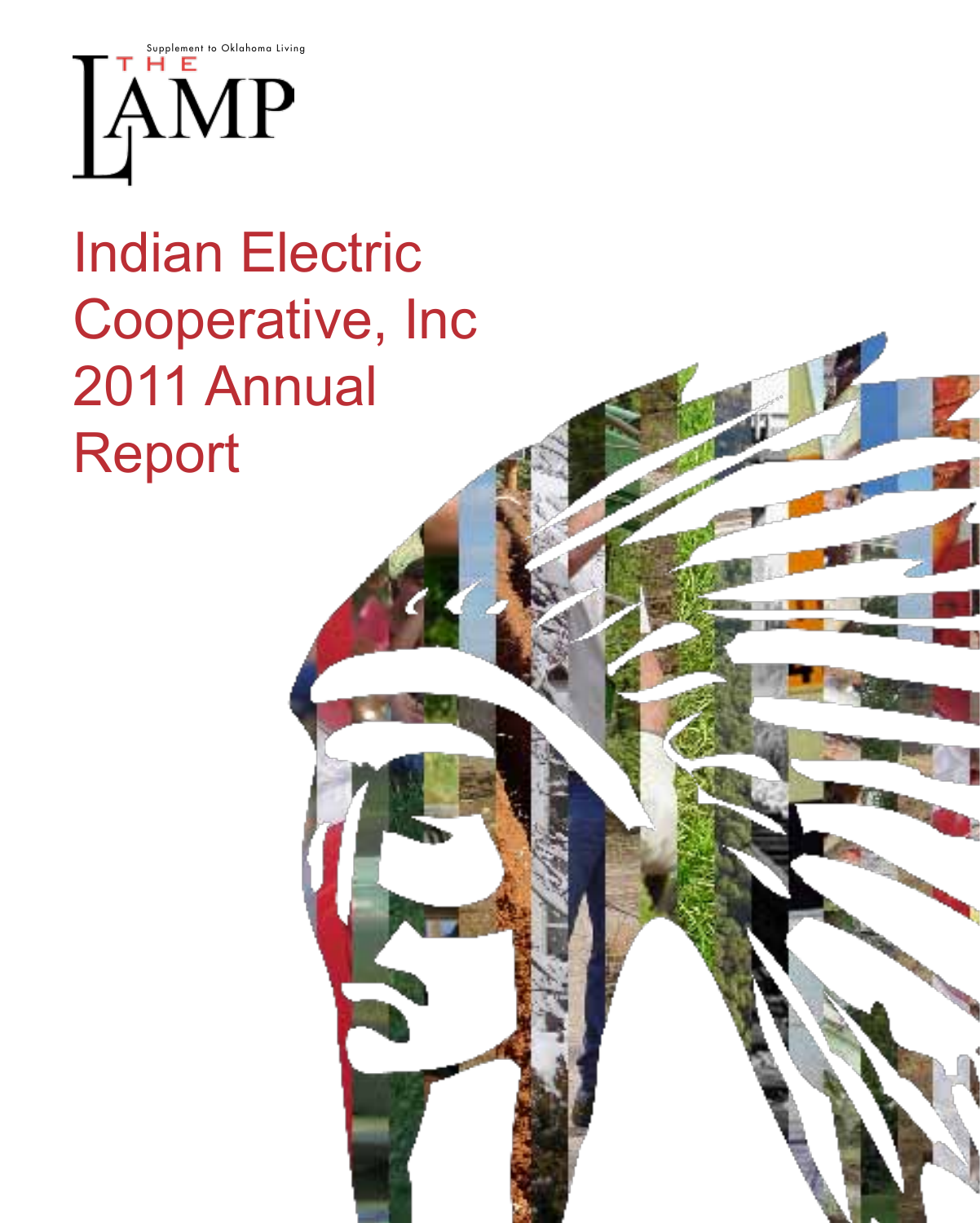# **Together we win**

2011 will be remembered at Indian Electric Cooperative as being another good year but with many uncertainties remaining on the horizon. For the fifth year in a row, IEC was able to return over \$1 million dollars to members as a rebate on their December power bills. This member rebate was preceded by the cooperative's annual retirement of capital credits which appeared as a credit on member's November bills.



**Robert Burk President**



**Jack Clinkscale General Manager**

We get many questions on both capital credits and rebates each year. The main question is "What is a capital credit and why do I get this credit on my bill?" Cooperatives such as IEC are organized as member-owned, not-forprofit corporations. This means that all margins (profits) that remain after all expenses are deducted from revenues received are returned to our members/ owners. These margins are allocated to each member's account as capital credits based on their kWh use during the year. The actual cash is held for capital investments to our plant (poles, wires, meters, etc.) and for operating expenses. As the financial condition of the cooperative allows, these capital credits are returned to members. This is what makes cooperatives such a unique business model. Capital credits are

now returned to members as a bill credit rather than an actual check due to the enormous cost savings experienced by savings in both the cost of producing the check and the postage to mail it.

The Society of the Control of the Control of the Control of the Control of the Control of the Control of the Control of the Control of the Control of the Control of the Control of the Control of the Control of the Control

The second most asked question is "Why don't you just lower my rate rather than giving me a rebate at the end of the year?" IEC borrows money for capital improvements from the Rural Utilities Service (RUS)(formerly REA), National Rural Utilities Cooperative Finance Corporation (CFC) and the Bank for Cooperatives (Co-Bank). These lending agencies have mortgages on IEC's assets and have financial requirements that must be met every year to insure that the cooperative remains financially sound and is able to repay its debts. IEC budgets every year to meet these requirements. Allowances must be made for mild or severe weather conditions which greatly impacts kilowatt hour sales, severe storm conditions that damage our system and greatly impact our cash position, and many other factors both known and unknown. It is a case of plan for the worst and hope for the best. IEC has been fortunate for the last several years to have strong sales and minimal storm damage which has allowed us to exceed our expected margins. In the true cooperative spirit, your Board of Trustees has voted to return the excess margins to you, our members.

While times have been good, there are still clouds looming on the horizon. IEC buys its power from KAMO Power in Vinita who buys it from Associated Electric Cooperative, Inc. (AECI) headquartered in Springfield, MO. Sixty to seventy percent of AECI's power is produced by coal, with the remainder coming from natural gas, hydro and wind. Environmental concerns with coal threaten the future of AECI's coal plants which have been a benefit for many years, producing reliable and cost effective energy which has allowed IEC rates to remain reasonable. Depending on future actions of the Environmental Protection Agency (EPA), the cost of producing coal-fired electricity may skyrocket which would greatly impact the future costs of wholesale power for IEC.

While these threats remain on the horizon, we will continue to work closely with our national and statewide cooperative organizations as well as state and federal legislators to protect the interests of IEC members. Your Board of Trustees will continue to strive to keep IEC a reliable and cost effective energy supplier. As we say in the cooperative world, "Together we win".

Robert L. Burk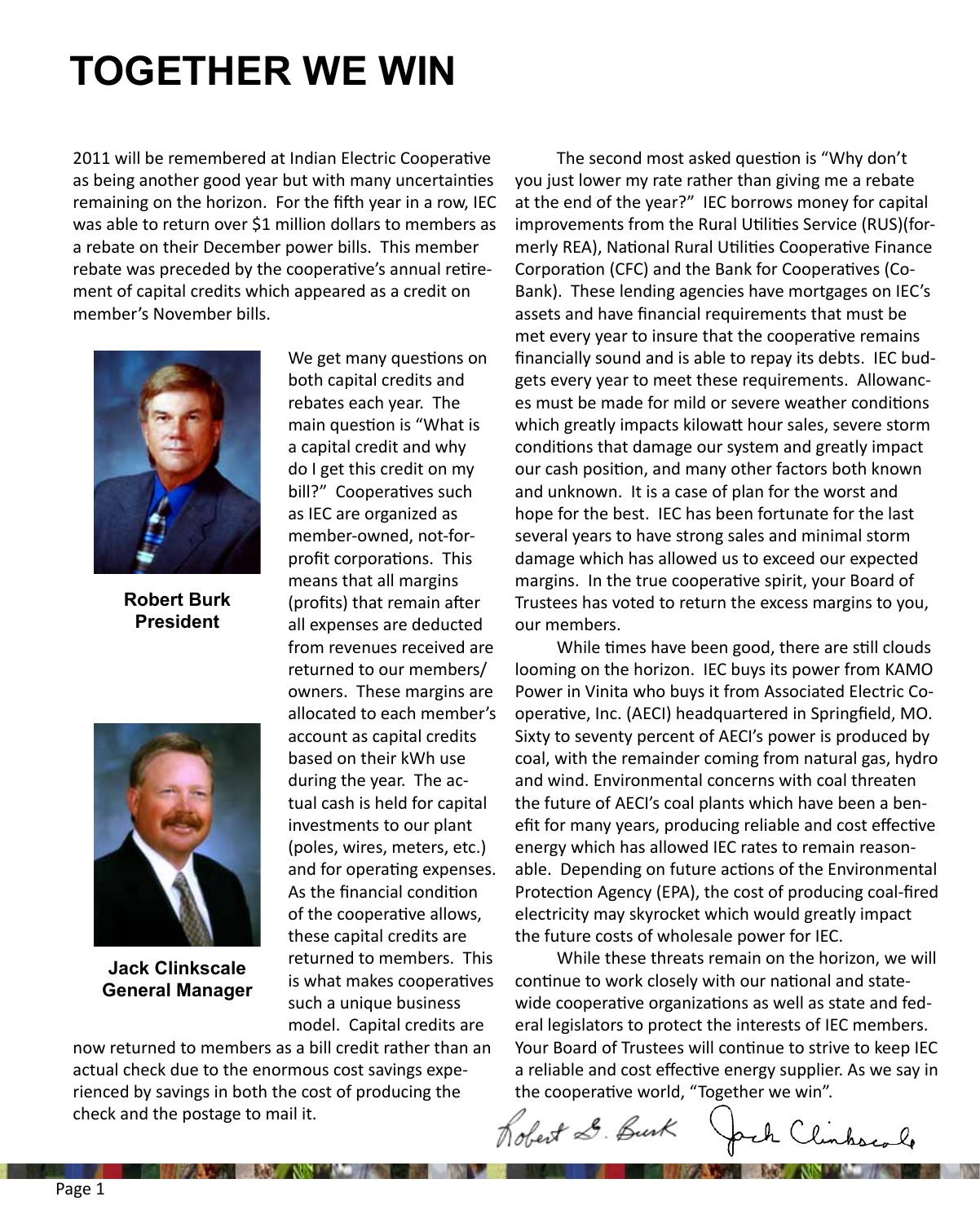# **INDIAN ELECTRIC COOPERATIVE MINUTES**

#### 72nd ANNUAL MEETING August 11, 2011 Cleveland High School Event Center Cleveland, Oklahoma

The 72nd Annual Meeting of Members of Indian Electric Cooperative, Inc. was<br>held at the Cleveland High School Event Center on Thursday, August 11, 2011. At<br>approximately 7:00 p.m., Board President Greg Fielding called the he 72nd Annual Meeting of Members of Indian Electric Cooperative, Inc. was held at the Cleveland High School Event Center on Thursday, August 11, 2011. At approximately 7:00 p.m., Board President Greg Fielding called the meeting to order. Mr. Fielding introduced Gary Holt of the Christian Church in Fairfax, who delivered National Anthem. Mr. Fielding turned over the chair to Mike Spradling who introduced honored guests and visiting Cooperative representatives. He further introduced Corporate Counsel, all members of the Board of Trustees and the Board of Trustees for the IEC Foundation, Inc., Operation Round-Up Program. Mr. Spradling then turned the chair over to Board Vice-President Wanda Foster and Trustee Robert Burk, who conducted prize drawings.

Mr. Fielding informed the members that Berry Keeler, Secretary-Treasurer of the Board of Trustees, would serve as Secretary of the Annual Meeting. Secretary Keeler informed the membership that the Cooperative currently has 13,051 members and the Bylaws require that five percent, or 653, of the members must register their attendance in order to constitute a quorum and have a legal meeting. He reported that 897 had registered and declared a quorum in attendance.

A true copy of the official Notice of the Annual Meeting of Members for 2011 was mailed to all members in accordance with the Bylaws of the Cooperative. The Bylaws further state minutes of the previous Annual Meeting of Members will be read. Motion was duly made and seconded to dispense with the reading of the minutes and to approve them as written. The motion carried. Mr. Keeler turned the meeting to Corporate Counsel Ron Barber for district meeting election results.

Mr. Barber explained the results of the previously held elections for Districts 6 and 8 which resulted in incumbents, Robert Burk (District 6) and Bill Boone (District 8), who were each unopposed and thus reelected as Trustees for their respective districts for the next three years.

Mr. Barber turned the chair over to Greg Fielding who introduced guitar comedian Matt Jernigan. After Matt's performance, Mr. Fielding turned the chair over to Bill Boone and Mike Spradling who conducted more prize drawings, including a special drawing for the children in attendance. Mr. Spradling and Mr. Boone conducted the grand prize drawing for one Dixon ZTR SE 42 riding mower.

There being no further business, the 2011 Annual Meeting of Members adjourned.

**DOM NO** 

**EXAMPLE RELEASE AND CONTRACTOR** 

#### **Mission Statement**

*Indian Electric Cooperative is a member-owned organization dedicated to the delivery of quality electric power related to valueadded services and the investment in our communities that contribute to the quality of life for the membership.*

*The Lamp* (USPS 942- 940) Volume 50, Number 8 is published monthly by Indian Electric Cooperative, Inc., P.O. Box 49, Highway 64 Southeast, Cleveland, Oklahoma 74020 for the interest of its membership. Subscription price was \$0.32 per month in 2010. Periodical postage paid at Cleveland, Oklahoma and additional mailing offices.

Postmaster: Send address changes to The Lamp, P.O. Box 49, Cleveland, OK 74020.

**REAL AREA CARD AND A**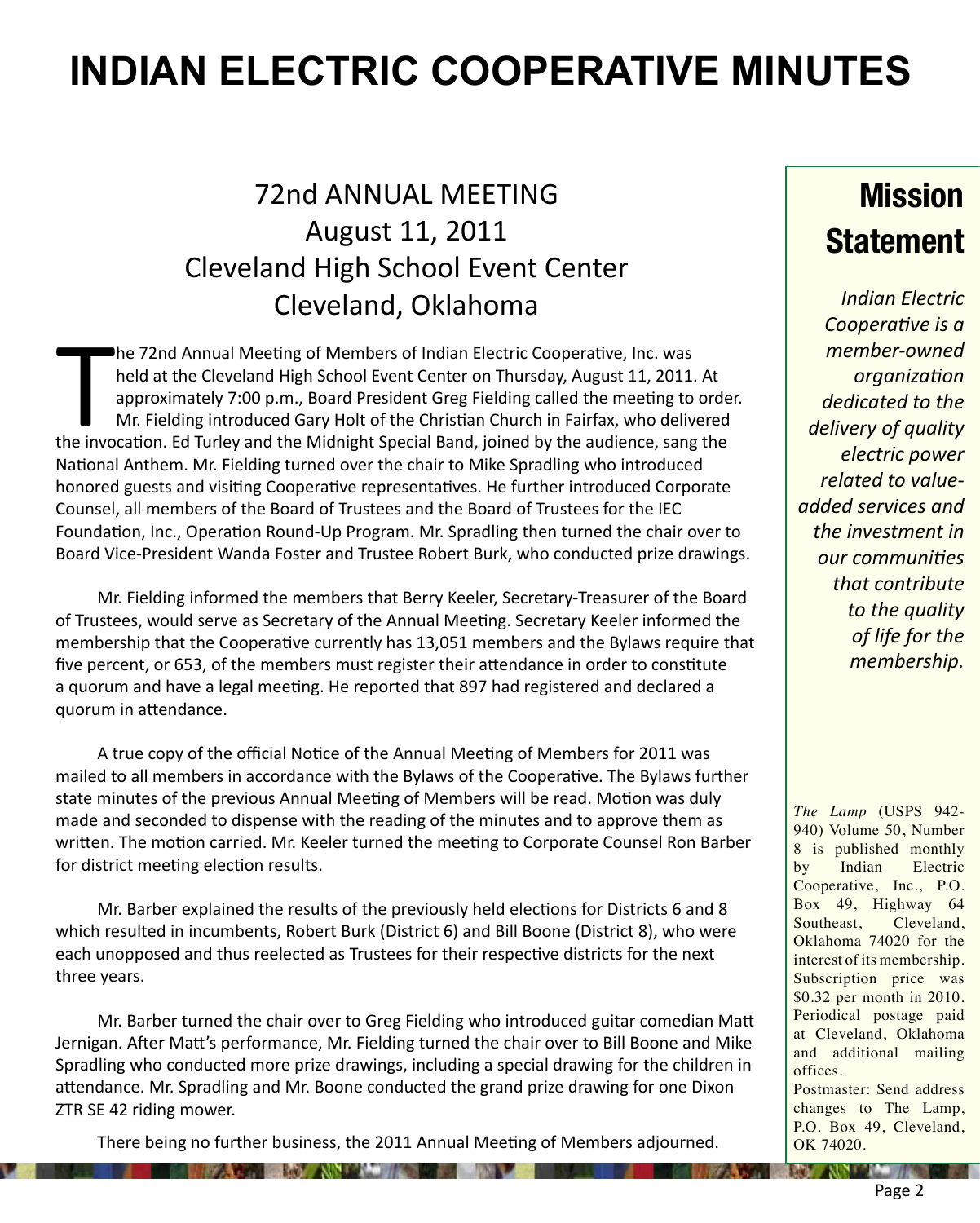### **IEC Foundation, Inc. - Operation RoundUp**® **For the Years Ended December 31, 2011 and 2010**

|                                              | 2011     | 2010     |
|----------------------------------------------|----------|----------|
| <b>Revenues and other support:</b>           |          |          |
| <b>Operation Round-Up</b>                    | \$41,668 | \$42,965 |
| <b>Investment Income</b>                     | 680      | 643      |
| <b>Total revenues and other support</b>      | 42,348   | 43,609   |
| <b>Expenses:</b>                             |          |          |
| <b>Grants to:</b>                            |          |          |
| Fire and police agencies                     | 932      |          |
| <b>Educational organizations</b>             | 3,350    | 3,655    |
| Religious organizations                      |          | 1,700    |
| Healthcare organizations                     | 500      | 1,500    |
| Civic organizations                          | 1,800    | 2,850    |
| <b>Public libraries</b>                      |          |          |
| <b>Total</b>                                 | 6,582    | 9,705    |
| <b>Neighbor assistance:</b>                  |          |          |
| Food and household staples                   | 5,917    | 1,061    |
| Medical and dental care                      | 3,079    | 7,250    |
| Clothing                                     |          |          |
| Home Improvements                            | 1,420    | 1,587    |
| House and car payments                       | 14,206   | 17,314   |
| Miscellaneous                                | 2,794    | 4,583    |
| <b>Total</b>                                 | 27,416   | 31,796   |
| <b>Support services:</b>                     |          |          |
| <b>Audit fees</b>                            | 1,500    | 1,500    |
| Office supplies                              | 75       |          |
| <b>Travel expenses</b>                       | 3,239    | 3,516    |
| Postage                                      |          |          |
| Miscellaneous                                | 200      | 100      |
| Total                                        | 5,013    | 5,116    |
| <b>Total Expenses</b>                        | 39,012   | 46,616   |
| Excess of revenues (expenses) and changes in |          |          |
| unrestricted assets                          | 3,336    | (3,008)  |
| Net assets at beginning of year              | 53,602   | 56,610   |
| Net assets at end of year                    | \$56,938 | \$53,602 |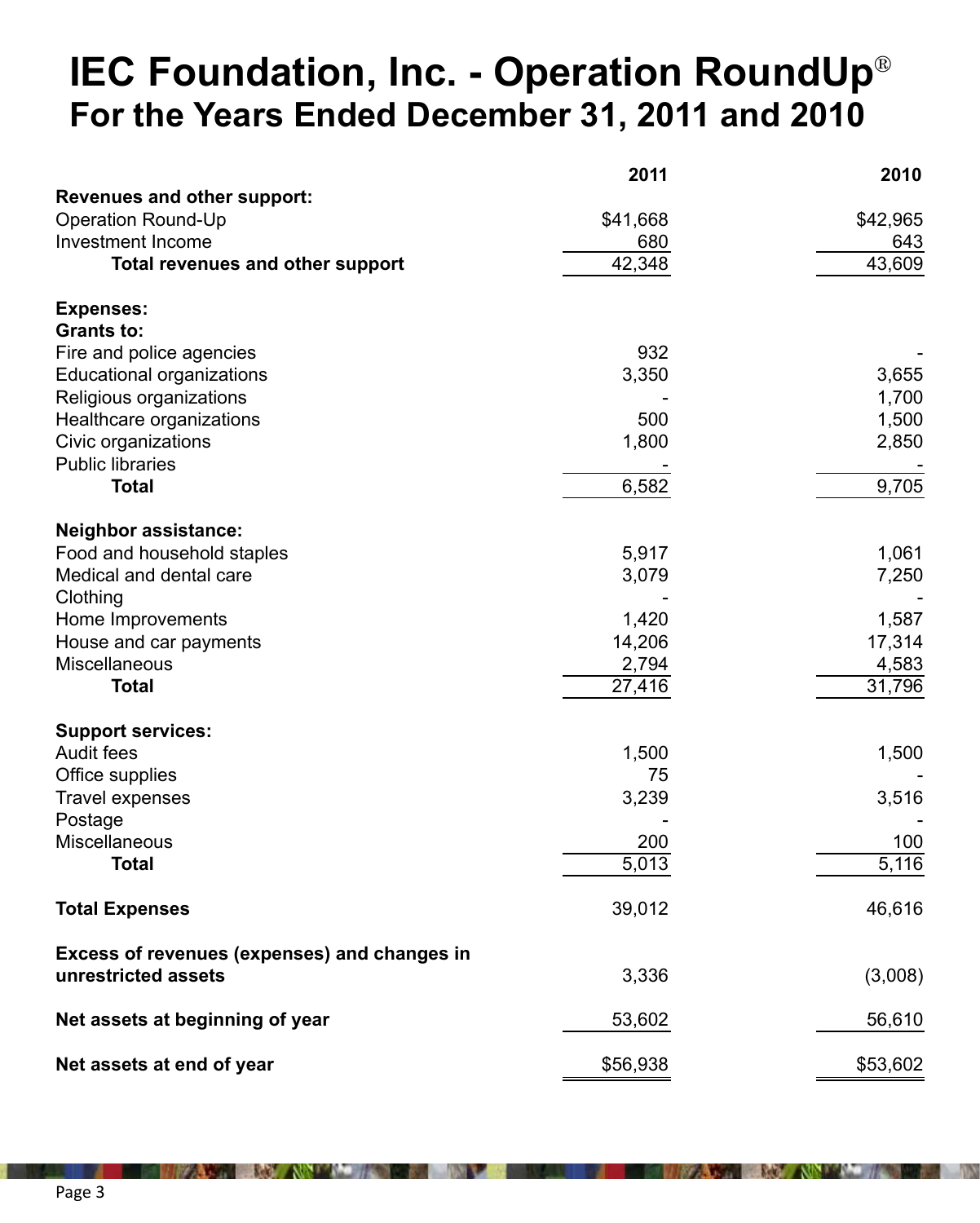# **IEC Annual Meeting Information**



IEC's annual meeting will be held Thursday, August 9th, 2012, 7 p.m. at the Cleveland Event Center located at 324 N Gilbert in Cleveland, OK.

Registration doors will open at 5:00 p.m. The registration gift this year will be \$20.00 cash given to the first 800 registered members. Registered members are entered into door prize drawings totaling over \$5,500.00. The grand prize for this year's annual meeting is a Sharp 60" 3D Television. The winner is responsible for all applicable state and local taxes.

Two special drawings will be held this year. Both drawings will be for a \$100 bill credit. Bring in your July IEC power bill and expedite your registration. All members who use their IEC power bill to register will be entered into a drawing. Members who complete and return the annual meeting survey, received when you register, will be entered into a second drawing.

After registering, members may browse the food court and The Business and Arts Spotlight in front of the Event Center. The food vendors are a great addition to our meeting. The food court and spotlight will be located in front of the Cleveland Event Center.

The Capital Credits will appear as a credit on your bill. Crediting the amount to your bill helps reduce the cost of distributing capital credits.

Shuttles will be available for attendees requiring assistance and will be traveling the parking areas. Wheel chair assistance will be provided at the door for those who need assistance with stairs.

If you have any questions feel free to call (918) 295-9500 and ask for Member Services.



#### **Corporate Profile**

*Incorporated on April 14th, 1939, IEC serves 13,051 members in over 19,147 homes and businesses through 3,519 miles of line covering a service territory of 2,500 square miles.*

*IEC employs 83 individuals and has its headquarters in Cleveland and a district office in Fairfax.*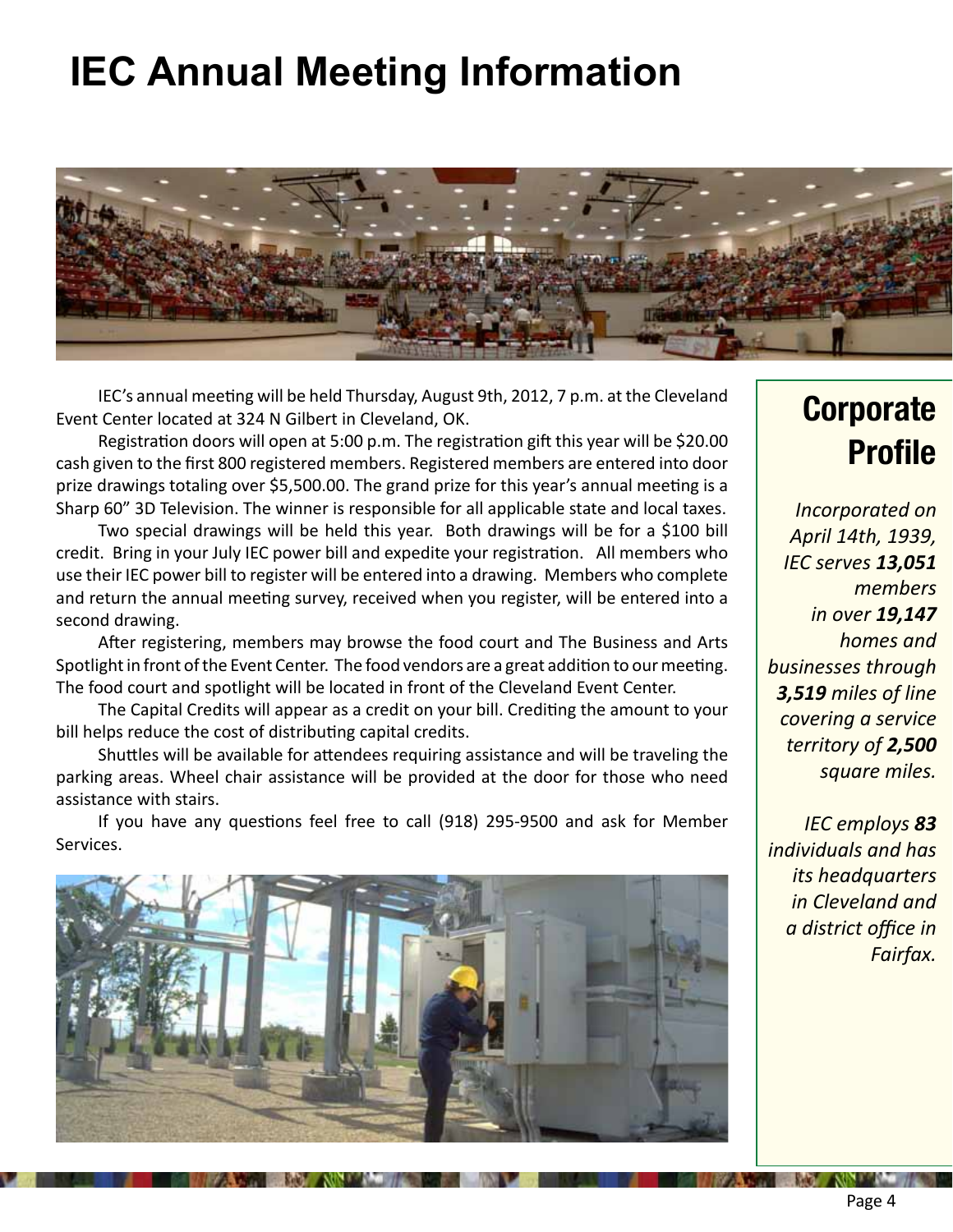### **Revenue and Patronage Capital For the years ended December 31, 2011 and 2010**

| <b>Operating Revenue</b>                                                                                                                                                                                                                           | 2011<br>\$44,502,512                                                                                                                                                                    | 2010<br>\$43,445,925                                                                                    |
|----------------------------------------------------------------------------------------------------------------------------------------------------------------------------------------------------------------------------------------------------|-----------------------------------------------------------------------------------------------------------------------------------------------------------------------------------------|---------------------------------------------------------------------------------------------------------|
| <b>Operating Expenses:</b>                                                                                                                                                                                                                         |                                                                                                                                                                                         |                                                                                                         |
| <b>Cost of Power</b><br><b>Operations &amp; Maintenance</b><br><b>Consumer Accounts, Service and Information</b><br><b>Administrative and General</b><br>Depreciation and Taxes<br>Interest and other deductions<br><b>Total Operating Expense</b> | \$28,475,711<br>\$4,575,618<br>\$1,622,493<br>\$2,831,833<br>\$4,171,552<br>\$1,528,584<br>\$43,205,791                                                                                 | \$26,856,368<br>\$4,652,089<br>\$1,631,802<br>\$2,742,520<br>\$3,999,170<br>\$1,615,448<br>\$41,497,397 |
| <b>Net Operating Margins</b>                                                                                                                                                                                                                       | \$1,296,721                                                                                                                                                                             | \$1,948,528                                                                                             |
| <b>Non-operating Margins</b>                                                                                                                                                                                                                       | \$213,112                                                                                                                                                                               | \$235,689                                                                                               |
| <b>G&amp;T Cooperative and other capital credits</b>                                                                                                                                                                                               | \$1,752,350                                                                                                                                                                             | \$1,624,147                                                                                             |
| <b>Net Margins for year</b>                                                                                                                                                                                                                        | \$3,262,183                                                                                                                                                                             | \$3,808,364                                                                                             |
| Patronage capital - beginning of year                                                                                                                                                                                                              | \$42,290,218                                                                                                                                                                            | \$39,134,090                                                                                            |
| Retirement of capital credits                                                                                                                                                                                                                      | (\$906,010)                                                                                                                                                                             | (\$652,236)                                                                                             |
| <b>PATRONAGE CAPITAL - END OF YEAR</b>                                                                                                                                                                                                             | \$44,646,391                                                                                                                                                                            | \$42,290,218                                                                                            |
| 3.5%<br><b>Use of Revenue</b><br>65.9%<br>9.7%<br>6.6%<br>3.8%<br>10.6%                                                                                                                                                                            | <b>Cost of Power</b><br><b>Operations &amp; Maintenance</b><br><b>Consumer Accounts</b><br><b>Administrative and General</b><br>Depreciation and Taxes<br>Interest and other deductions |                                                                                                         |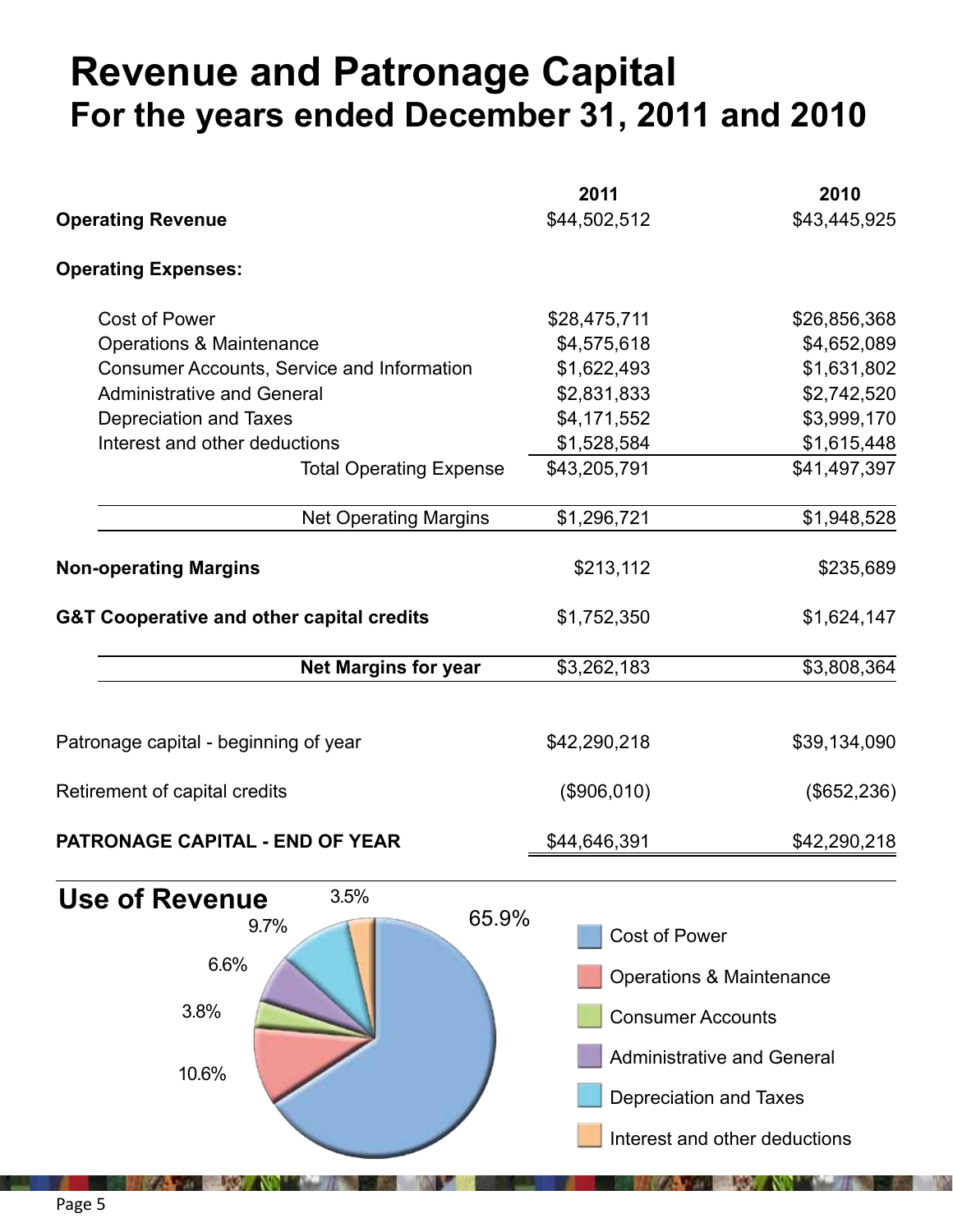#### **Balance Sheet as of December 31, 2011**

|               |                                   | 2011          | 2010          |
|---------------|-----------------------------------|---------------|---------------|
|               | <b>Electric Plant in Service</b>  | \$107,791,168 | \$104,766,876 |
|               | Less Depreciation                 | \$34,668,527  | \$34,893,926  |
|               | <b>Net Utility Plant</b>          | \$73,122,641  | \$69,872,950  |
|               | Other Property and Investments    | \$15,603,907  | \$14,097,577  |
| <b>WHAT</b>   | Cash                              | \$4,603,628   | \$3,437,892   |
| <b>WE OWN</b> | Investments                       | \$899,747     | \$135,500     |
|               | Receivables                       | \$3,957,440   | \$4,457,064   |
|               | <b>Materials and Supplies</b>     | \$318,692     | \$269,264     |
|               | Other current and accrued assets  | \$87,315      | \$96,025      |
|               | <b>Total current assets</b>       | \$9,866,822   | \$8,395,745   |
|               | <b>TOTAL ASSETS</b>               | \$98,593,370  | \$92,366,272  |
|               | Equities and margins:             |               |               |
|               | Memberships                       | \$733,755     | \$757,975     |
|               | Patronage Capital                 | \$44,646,391  | \$42,290,218  |
| <b>WHAT</b>   | <b>Other Equities</b>             | \$1,834,543   | \$1,669,016   |
| <b>WE OWE</b> | <b>Total equities and margins</b> | \$47,214,689  | \$44,717,209  |
|               | Long-term Liabilities             | \$41,722,556  | \$38,949,924  |
|               | <b>Current Liabilities</b>        | \$9,343,151   | \$8,439,152   |
|               | <b>Deferred Credits</b>           | \$312,974     | \$259,987     |
|               | <b>TOTAL LIABILITIES</b>          | \$98,593,370  | \$92,366,272  |

I am pleased to present the 2011 financial results for Indian Electric Cooperative. The cooperative's<br>
2011 financial statements were audited by Briscoe, Burke & Grigsby, LLP, Certified Public Accountants.<br>
CBEW Profession 2011 financial statements were audited by Briscoe, Burke & Grigsby, LLP, Certified Public Accountants. CBEW Professional Group LLP, CPA, audited the Operation RoundUp® financial records reported on page 4 of this annual report. In the opinions, the 2011 financial statements present fairly, in all material respects, the financial position and results of operation for Indian Electric Cooperative and the IEC Foundation in conformity with generally accepted accounting principles.

Secretary, Board of Trustees